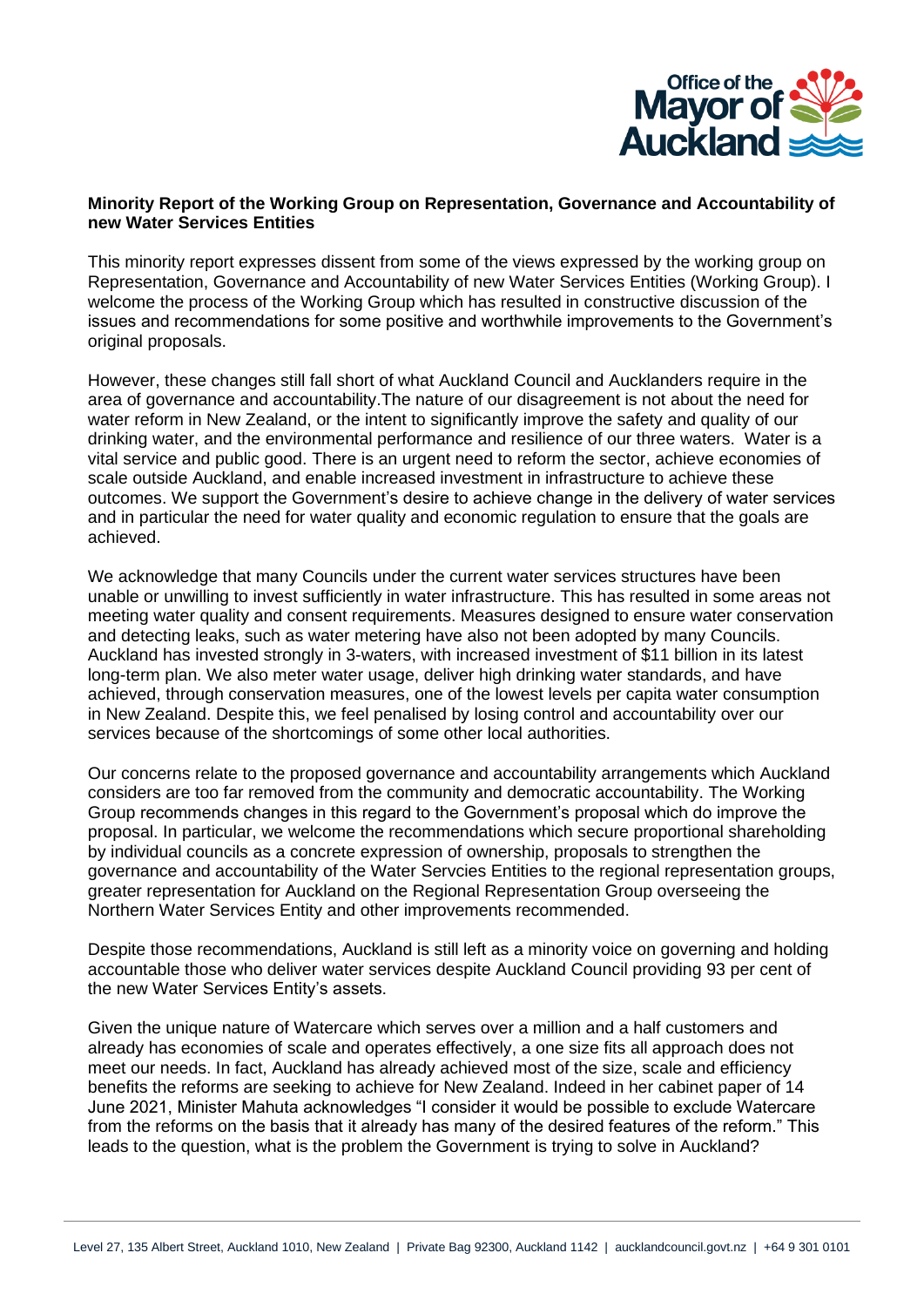I set out below the areas of disagreement with regard to specific recommendations and with the Government's current proposal. These reflect the views of elected members in Auckland and the views Aucklanders expressed in submissions and independent survey results.

# **Re: recommendations on ownership of Water Service Entities (WSE)**

We agree with the concepts of kaitiakitanga supported by the Working Group and support the Working Group's shareholding model recommendation as a significant improvement over the Government's original proposal. The change would emphasise and entrench community ownership of the assets and would be an additional safeguard against privatisation. However, ownership of assets should mean appropriate control over those assets. Auckland Council, representing its community, ends up as a minority voice on the Regional Representation Group despite contributing the overwhelming majority of the assets. We therefore disagree with the recommendations for the following reasons:

- With ownership comes rights, responsibilities and obligations. Ownership needs to be reflected in democratic accountability and this proposal would lead to the loss of direct accountability and control the people of Auckland over water service entities through their elected representatives.
- Feedback from the people of Auckland, through three and a half thousand submissions and an independent and representative polling survey, confirms that they do not support the Government's proposal as currently constituted. More than three-quarters (77 per cent) of submitters supported the council's position that any new water entity should be kept accountable and responsive to the public through their elected council representatives. Results of the independent polling were similar, with 67 per cent supporting the council's position. Submitters were even more strongly supportive of Auckland Council having the majority of control in any new entity, with 83 per cent of submitters and 74 per cent of survey respondents agreeing with the council's position. As Mayor of Auckland, it is my responsibility to represent the views of elected members and the people of Auckland they represent.
- Auckland Council wants to retain its current CCO model. Auckland already has specific 'substantive CCO' legislation. The CCO model has proven to be effective and a recent independent review confirmed that "the CCO model remains the right one for Auckland, bringing together strong business disciplines, agile decision-making, streamlined administrative structures, operational efficiencies and specialist skills and expertise".<sup>1</sup>

# **Re. recommendation re. strengthening the role and accountability to the Regional Representation Group (RRG)**

While we consider the working group's recommendations relating to the size and composition of the RRGs, and bespoke arrangements for Entity A, an improvement on the Government's proposal, we disagree with the recommendations for the following reasons:

- Proportional representation on the RRG is required to reflect the population and economic contribution of Auckland Council and would address our concerns.
- The proportional representation of Entity A (and indeed other entities) under either the Government's or the Working Group's proposal is not equitable or representative of the investment, population and assets Aucklanders are transferring to the Water Service Entity. Auckland Council's ownership of assets constitute 93 per cent of the water assets in Water Services Entity A. Under the Government's proposal, with one seat at the table (12.5 per cent) Auckland would be reduced to a minority voice in decisions as to how those assets were used (noting the 75 per cent majority vote provision). With the amendments proposed by the Working Group, Auckland Council's voice on the RRG would increase to 28 per cent but would still be a minority voice in decisions.

 $1$  Review of Auckland Council's council-controlled organisations (July 2020), Report of Independent Panel, p. 1.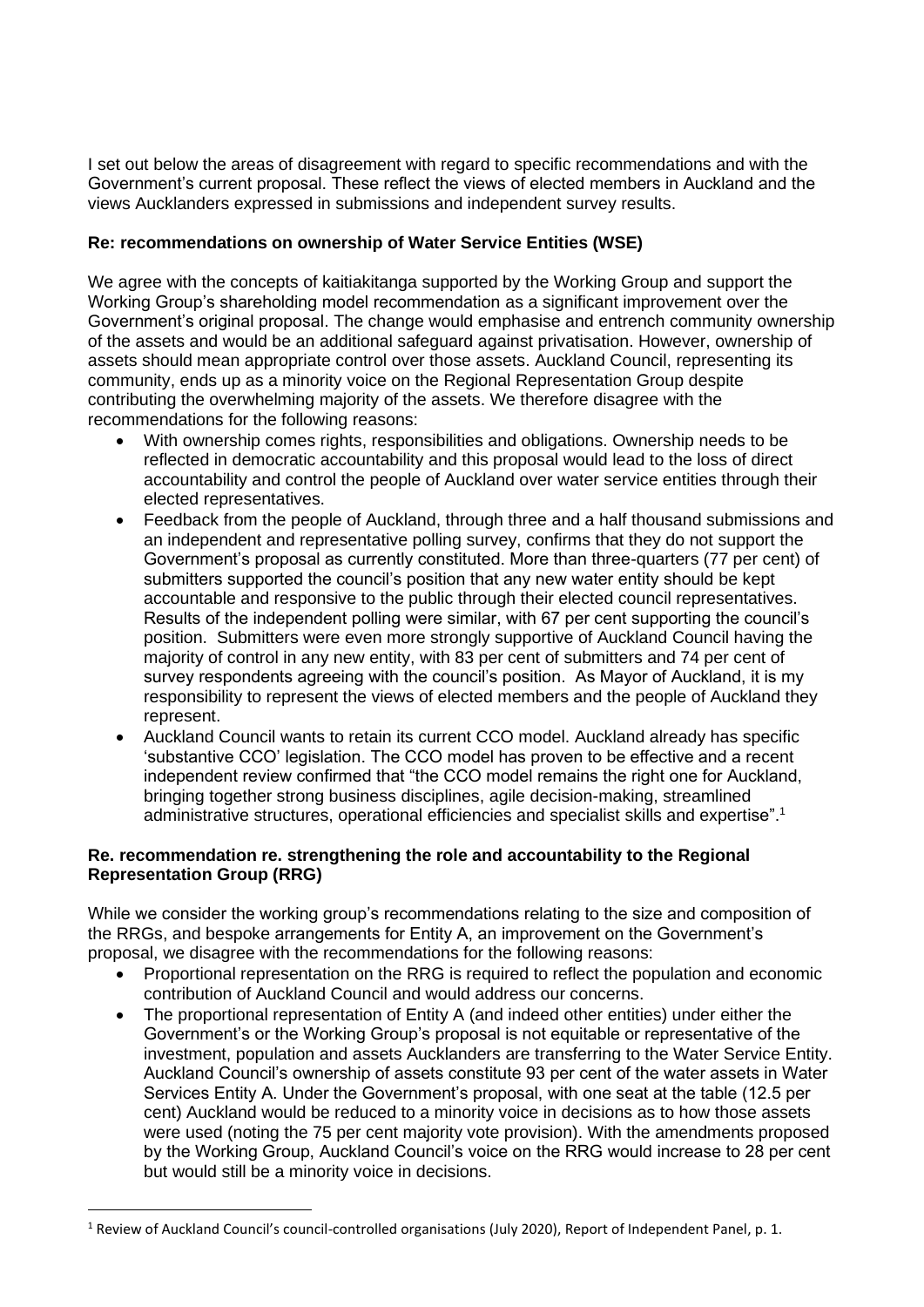• Consultation and polling indicate the public strongly supports the council's position, with more than 80 per cent of those submitting on to the consultation agreeing council should have majority control of a new water entity, while more than 75 per cent backed council's view that a new entity should be kept accountable to Aucklanders through elected representatives.

#### **Re: recommendation on co-governance of the RRG**

We disagree with the recommendation for the following reasons:

- Democratic accountability, through elected representatives, to people who funded the water infrastructure in Auckland valued at many billions of dollars, and who continue to pay for its operation, is critical. It is not appropriate to cede control over this infrastructure to other councils and mana whenua and to remove existing accountability to Aucklanders through elected representatives.
- We are committed to work in partnership with mana whenua which we have done through the development of our Water Strategy, and to consider alternative ways of strengthening this partnership.

#### **Re: Stormwater**

We advocate further consideration on inclusion of stormwater and believe there should be a specific stormwater recommendation seeking a deferral on the inclusion of stormwater in the new WSE until further work is undertaken. More specifically:

- There has been inadequate analysis of the benefits and costs of transferring stormwater functions to a new WSE. The focus of the Stormwater Technical Working Group was to consider how these assets and functions should be transferred, not why.
- It is unclear how an economic regulator will be applied to stormwater functions and how it may consider the very difficult task to measure social, community and environmental benefits that are intrinsically linked with stormwater management.
- Stormwater is intrinsically linked to the land use planning function of council and more detailed consideration needs to be given to the implications of this function being separated. An understanding of the changes the Resource Management reform will bring is also required before any separation should be considered.
- This does not preclude options, such as an entity contracting the management and maintenance of stormwater assets as interim steps nor to the ultimate inclusion of stormwater in the water entity. However, further work needs to be done to understand the consequences and to justify its inclusion before this can be supported. Given the radical changes proposed to water, it would also make sense to allow a new water service entity to focus on the massive tasks of amalgamating and delivering water and wastewater services in the first instance.

## **Re: Recommendations regarding strategic direction and local voice**

We support and advocated for the accountability improvements suggested by the Working Group, but with the relegation of the owners of the infrastructure to a minority position on the RRG, this does not resolve the problem of the loss of democratic accountability.

The following section outlines our general concerns with the Government's proposal**.**

#### **Scale and efficiency**

Auckland is a high-growth area. This requires significant coordination to achieve development. The amalgamation of Auckland in 2010 was intended to achieve this. The CCO model was considered as the most appropriate model to ensure the alignment and coordination between council planning,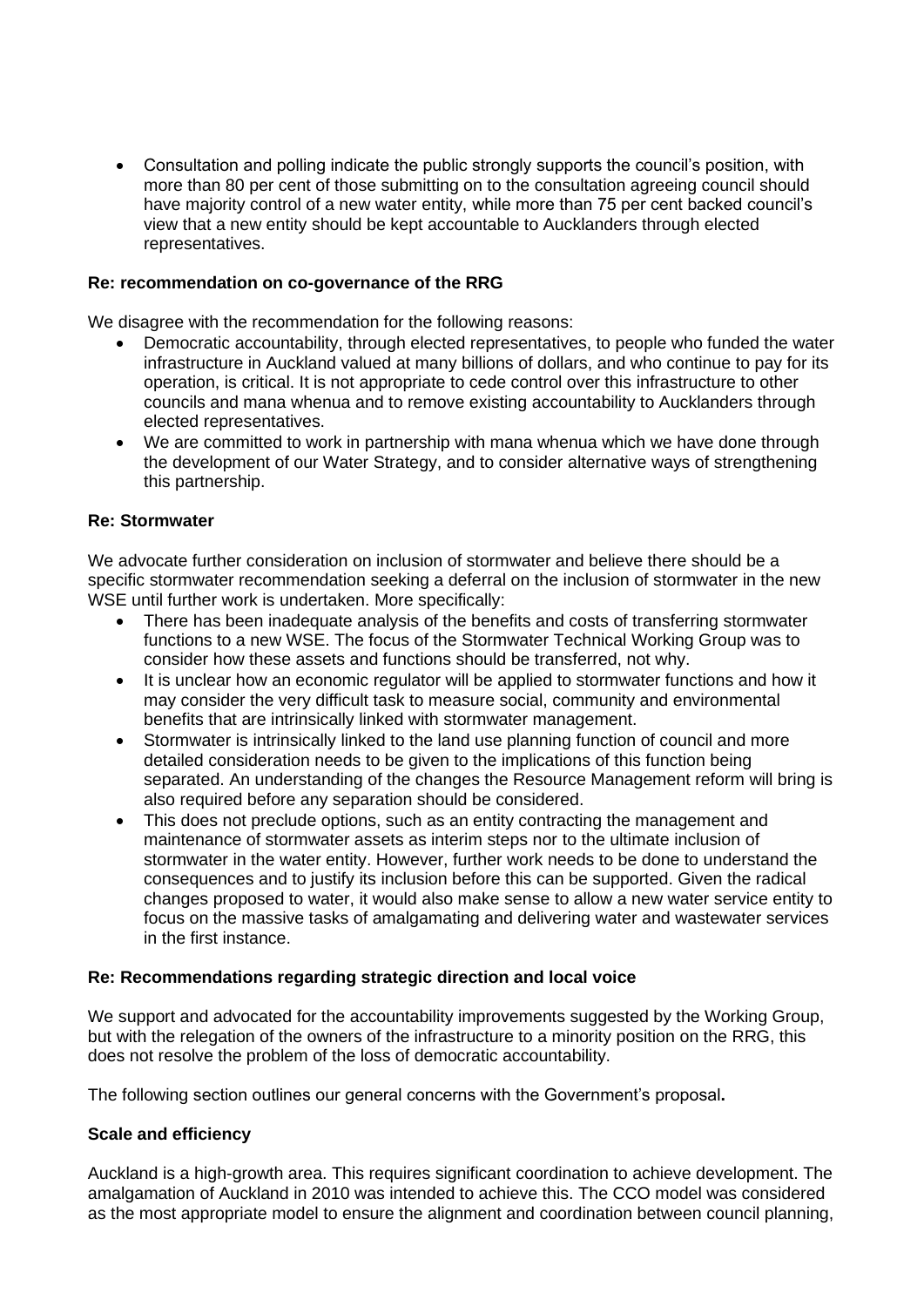transport, water and community infrastructure. Auckland and Watercare are already of a scale and size that achieves the efficiency and competency gains expected by the Government. The introduction of an economic regulator will also help improve efficiency gains and we are not opposed to this.

Auckland has demonstrated that it is willing to share its learnings and capabilities through Watercare's current contracting to deliver services to the Waikato District Council. We are willing to consider applying this model to those councils in Northland should they wish to do so.

# **Coordinated city planning and investment to meet economic and growth needs**

As the economic power-house for New Zealand, Auckland needs to deliver coordinated and timely investment. Auckland Council is seen by the public as the entity responsible for planning and infrastructure investment in Auckland. Dilution of our role will exacerbate piecemeal planning and infrastructure provision. I am concerned that it will make it harder to ensure we have pipes and roads in the right places at the right time. We need to simplify the planning, funding and delivery of infrastructure for Auckland, not add to its complexity.

We strongly believe to achieve the coordination a city the size of Auckland needs, the current CCO model with some further refinement is the best option.

## **Investment and balance sheet separation**

There is insufficient evidence that establishing these four water entities will deliver the efficiency gains the Government is expecting. Indeed, they may not be able to borrow significantly more to invest in infrastructure. This is because:

- the additional costs these entities will face due to increasing bureaucracy and compliance are likely to be considerable.
- S&Ps original assessment of the proposed entities indicated they required the support of the Government to raise the Issuer Credit Rating. We have serious concerns about the cost of the debt envisaged by the Government and whether the proposed WSE boards will have the ability to, or be comfortable with, borrowing significantly more to invest in infrastructure. The Government has not shown what benefit there would be to Auckland in terms of the ability to invest more in infrastructure. Auckland Council will not benefit from any increased debt headroom. One of our credit rating agencies, Moody's, already excludes Watercare debt from its considerations. While Watercare's debt would be removed from our books, so too would its direct revenue stream, cancelling most of the benefits from a debt to revenue perspective. We will therefore not be able to accelerate our investment in other infrastructure as a result of these reforms.
- The consequence of fragmented planning and infrastructure delivery environment may well lead to more expensive infrastructure provision and greater inefficiencies. This is an issue that needs to be dealt with in a holistic manner, not in an ad hoc piecemeal way.
- We are also concerned at the viewpoint expressed by Standard and Poors that accountability to consumers and funders of Water Services Entities through elected representatives is regarded as "undue influence". We believe that the role of the regulators, the Government's ability to set policy through National Policy Statements, a requirement that Councils not set water prices or bail out a Water Services Entity in financial difficulty, and the Crown providing a liquidity facility or guarantee would all allow accountability as well as allow a separation of books to facilitate access to additional investment capital.

## **Connection with wider government reforms**

There is a strong connection between the water reform and the reform of the Resource Management Act and the future of Local Government. The potential for unintended consequences is a significant risk. Council and the public have insufficient information to understand how these